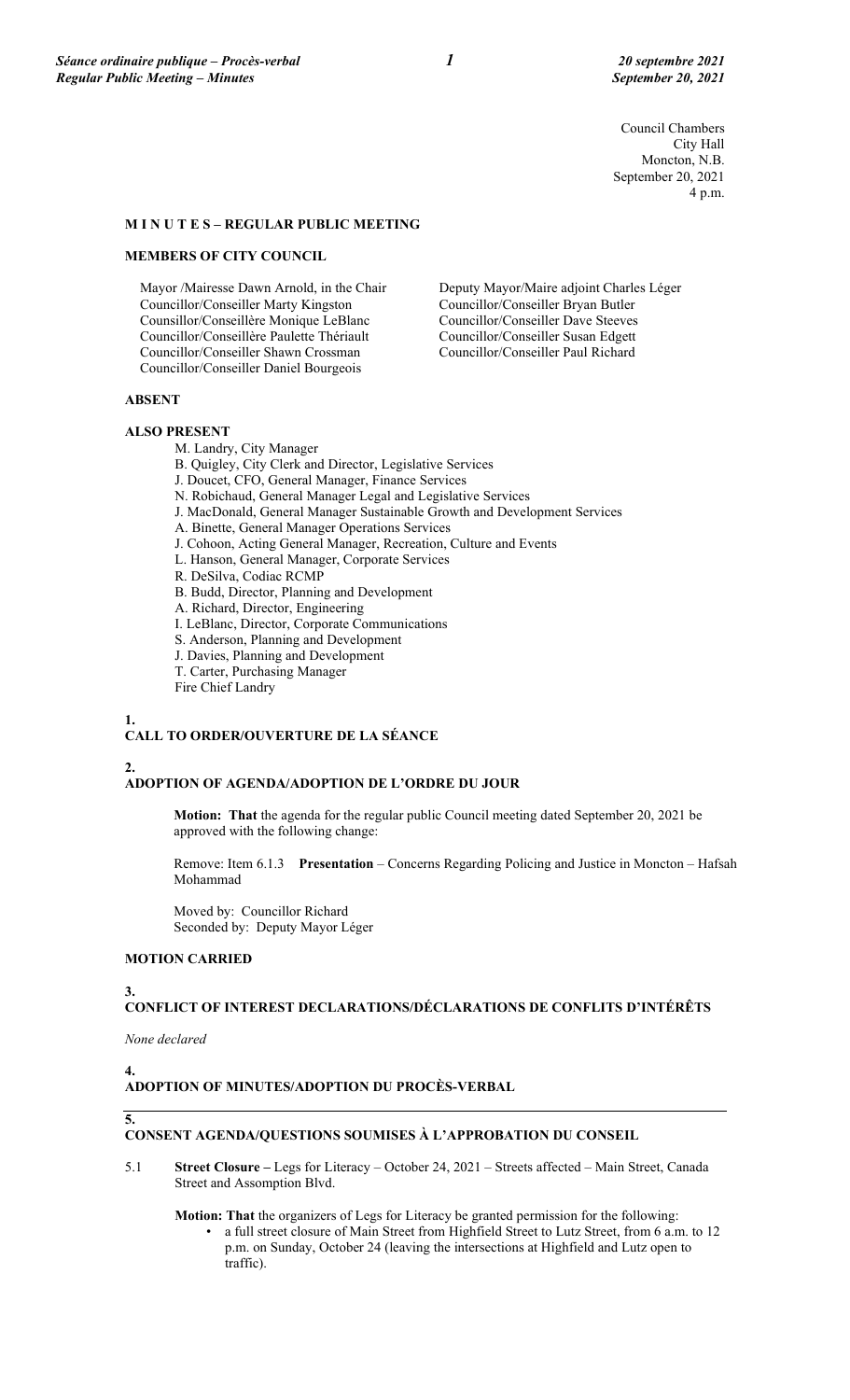- a full street closure of Foundry Street from Main St.to Assomption Boulevard, from 6 a.m. to 12 p.m. on Sunday, October 24.
- a full street closure of Canada Street from Main Street to the Via Rail Parking Lot (leaving open access to the Via Rail Parking Lot) from 6 a.m. to 12 p.m. on Sunday, October 24.
- a full street closure of Assomption Boulevard from Vaughan Harvey Boulevard to Main Street from 6 a.m. to 10:30 a.m. on Sunday, October 24

Moved by: Councillor Kingston Seconded by: Councillor Edgett

### **MOTION CARRIED**

## **PUBLIC AND ADMINISTRATION PRESENTATIONS/EXPOSÉS DU PUBLIC ET DE L'ADMINISTRATIONS**

# **6.1 PUBLIC PRESENTATIONS/EXPOSÉS DU PUBLIC**

5 minutes

**6.**

- 6.1.1 **Presentation** Recovery Day 2021 Dr. Susan Crouse Salvus Clinic Dr. Crouse invited Council to the 7<sup>th</sup> annual Recovery Day to be held on September 28, 2021 @ 1:00 pm. The event will once again be celebrated virtually due to the pandemic and will be offered as a FaceBook live event. Addiction is a health issues that impacts millions of Canadians. Many of these Canadians face challenges accessing the services needed to recover from an addiction.
- 6.1.2 **Presentation** Public Safety Issue Discarded Syringes Dereck Slattery

Mr. Slattery came before Council to express his, as well as his neighbours, concerns with the lack of police presence and/or action for the continued drug use in public parks/places, theft, violence, etc. within their downtown neighbourhood. He provided a PowerPoint to demonstrate the situation within his neighbourhood.

He encouraged more police presence in the neighbourhood as the residents do not feel safe.

Councillor Butler expressed his concern with the lack of the education to citizens on how policing works.

A/Officer in Charge DeSilva advised members of Council, and the public, that additional officers have been added to the downtown core.

Mr. Slattery indicated that during the summer months, residents cannot enjoy their properties, nor are the citizens of Moncton able to enjoy Victoria Park due to the illegal drug use, etc. in the park.

Mr. Slattery spoke to a citizen on patrol program being developed with the help of both City of Moncton and the RCMP.

A/Officer in Charge DeSilva indicated that an officer can be detained on a mischief charge for 24 hours. Should the offence be of a more serious case, it would go before a judge. He encouraged citizens to call the RCMP if they feel an offence is taking place. A/Officer in Charge DeSilva spoke to the priority system of calls. He advised Council and the citizens that the additional officers patrolling the downtown core are not part of the priority call system.

Mr. Slattery spoke of the organizations supplying free meals, free needles to these individuals and the fact that these actions are an attraction for others to come to Moncton.

Mayor Arnold invited all to attend the community forum on Homelessness and Downtown Security to be held September 23 at the Delta.

Priority areas to be reviewed:

- Shelter what is the role
- Mental Health support
- Complex needs pilot
- Safe Supply
- Housing First and better law enforcement

In response to a question from Councillor Richard, A/Officer in Charge DeSilva advised that citizens should contact Codiac's Community Policing Unit to establish a Citizen on Patrol program.

In response to Councillor Thériault's question, the City Manager indicated that the City of Moncton is working with Cities of New Brunswick on these issues.

Deputy Mayor Léger requested that the Facebook Page for Codiac Regional Citizens on Patrol Association be promoted.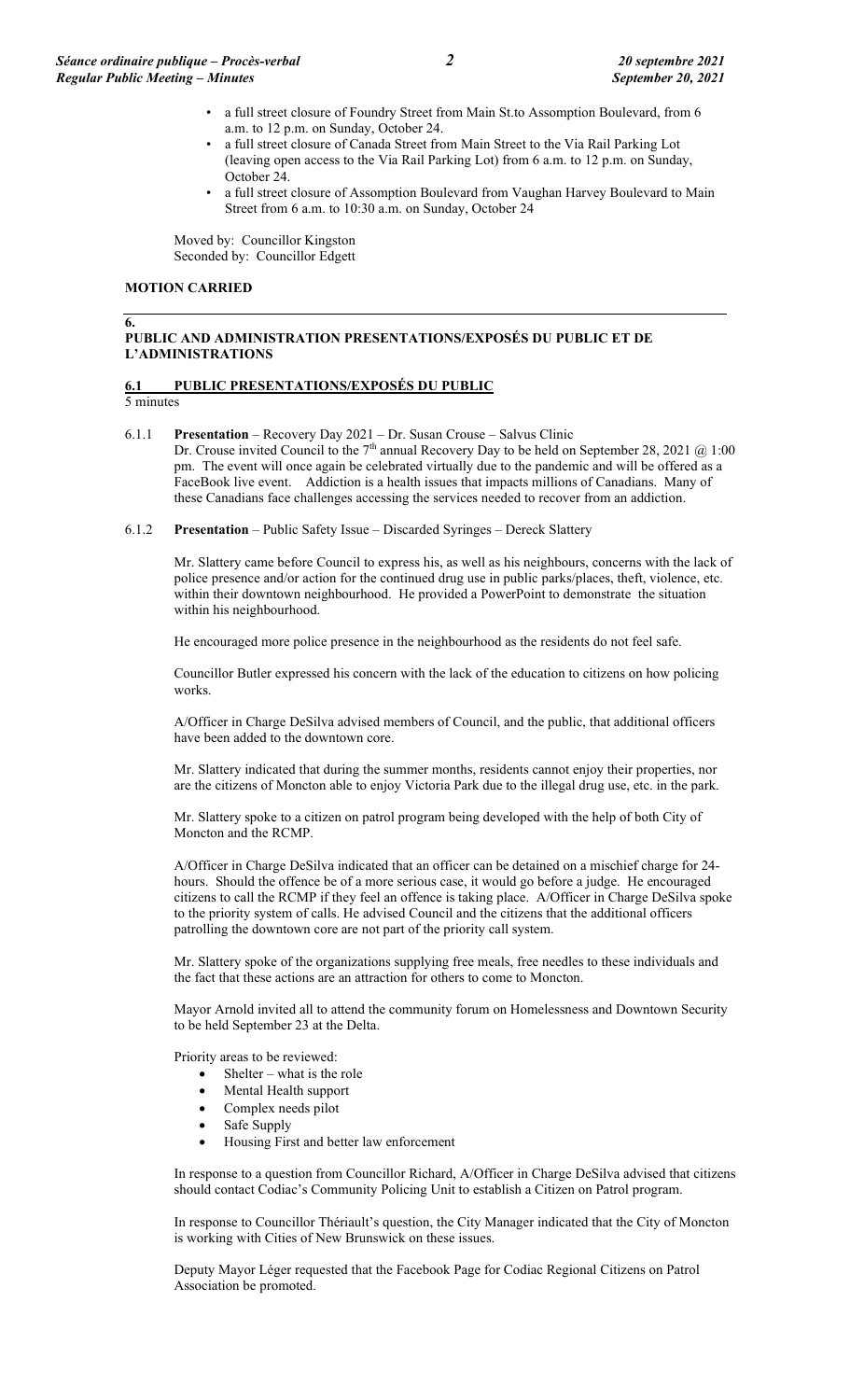#### 6.1.3 **Presentation** – Concerns Regarding Policing and Justice in Moncton – Hafsah Mohammad

*Presentation cancelled*

6.1.4 **Presentation** – 2022 Masters World Championships – Jenna Morton, Greater Moncton Scottish Association

Ms. Morton came before Council to promote the 2022 Masters World Championships from June 17- 19, 2022. This event will welcome approximately 200 athletes. These championships are geared towards the heavy events.

#### **Other Presentation/Autres présentations**

2 minutes

#### **6.2 ADMINISTRATION PRESENTATIONS/EXPOSÉS DE L'ADMINISTRATION**  15 minutes

#### 6.2.1 **Heritage Conservation Board** – Launch of Heritage Week 2021 & Heritage Plaques presentation

Mr. Jean-Pierre Charron, Senior Planner – Heritage Conservation and Mr. Blane Hogue, Chair of the Heritage Conservation Board provided an overview of the workings of the Board and the launch of Heritage Week.

In 2018, the Heritage Conservation Board adopted a revised three-year Strategic Plan that includes a Communication Plan. The Strategic Plan was developed to provide guidance and direction on strategic heritage conservation priorities identified in the City's Strategic Plan under the Cultural pillar.

The board believes that an annual Heritage Week can be a way for them (Board) to achieve some of the identified actions item priorities, which includes promotion, awareness, and education, all within the objective of highlighting the importance of heritage conservation to the community.

Heritage Week Program overview:

- Tuesday, September 21 Educational Webinar Benefits of Heritage Planning and Preservation
- Tuesday-Friday September 21-24 Virtual Doors Open Tour
- Tuesday, September 21 Free Meeting House Doors Open Tour
- Thursday, September 23 Heritage Award Ceremony
- Friday, September 24 Inauguration of Parc René-Artur Fréchet Park
- Saturday, September 25 Launch of Cultural (and Heritage) Scavenger Hunt

Mayor Arnold and Councillor Thériault presented two Heritage Plaques to the owner of Bonnacord House – Ian Hubbard and the Former Moncton Hospital – King Street – Soeur Judith and Soeur Stella.

Councillor Thériault thanked the Board members, as well as administration, for their tireless work on heritage within the City of Moncton. Councillor Thériault encouraged citizen to take part in the National Heritage conference from September 29 – October 1.

Councillor Bourgeois requested that a plaque be placed within the different older neighbourhoods i.e., Parkton, Sunny Brae, Humphreys, etc.

6.2.2 **NB HealthADAPT** Vulnerability Assessment Results – Elaine Aucoin, Director Environmental Planning and Management, Tracey Wade, Project Lead, NB Department of Health and Melanie Madore, Senior Program Advisor, NB Department of Health

The NB HealthADAPT pilot project is part of ten pilot projects funded by Health Canada to prepare and respond to the impacts of Climate Change. The objective is to carry out a climate change health and vulnerability assessment using the Health Canada model and adapting it to the local context.

Health Canada developed a guidebook to help local and regional health agencies undertake a Climate Change and Health Vulnerability and Adaptation Assessment (CCHVAAs) across Canada. Under the current project, the province of New Brunswick will be using the model and adapting it to the local context to assess population health vulnerability to climate change in two communities: the City of Moncton and the Chaleur region. The objective is to help New Brunswick communities identify, adapt and respond to the impacts of climate change on human health. The City of Moncton's participation was approved by Council in December 2019 to represent a more urban context.

The NB HealthADAPT team has completed the vulnerability assessment and report based on consultation with several local stakeholders. The assessment is based on 3 main concepts:

• Exposure to climate risks (i.e. extreme weather events, poor air quality, etc)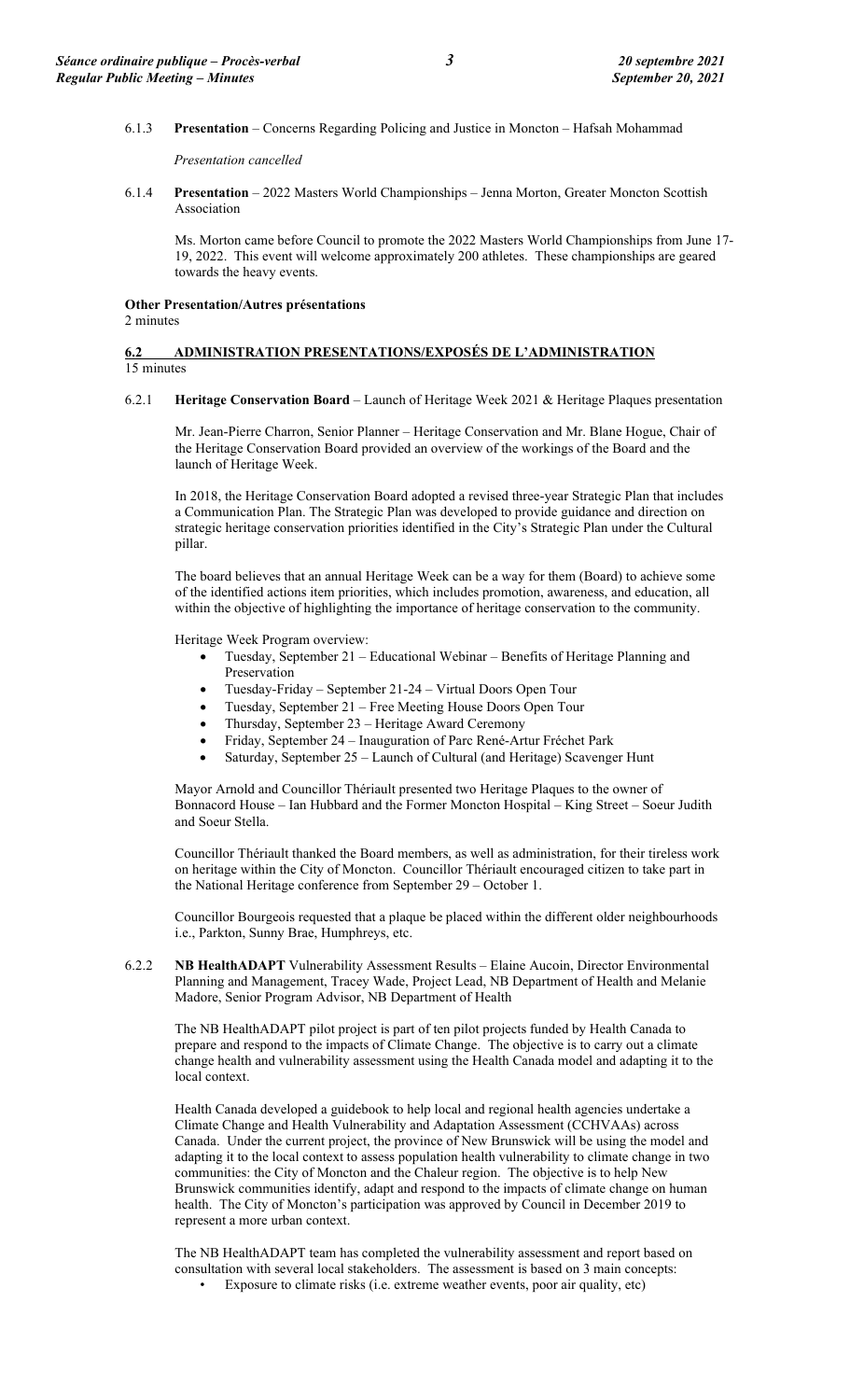- Sensitivity to that exposure (i.e. biological, social or geographic factors)
- Adaptive capacity

Climate Change Hazards :

- Extreme weather events (rain, wind, ice, etc.) leading to flooding, power failures, damage to infrastructure
- Extreme temperatures (heat and cold)
- Air quality (smog, forest fires, allergens)
- Water safety (drinking water sources, recreation water safety)
- Food (safety contamination concerns; AND security availability of quality food for the population)
- Vector-borne illnesses (e.g., Lyme and West Nile)
- UV radiation

Councillor Thériault requested that administration or the Department of Health look into medical waste disposal. Mr. MacDonald indicated that administration would contact Eco360 to see what happens to waste once received at the landfill.

*Mayor Arnold congratulated Jack MacDonald on receiving the Transportation Association of Canada Distinguished Service award.* 

6.2.3 **Update** – City of Moncton Vaccination Directives and COVID Related Items Fire Chief Landry

> The City Manager advised Council that the city has implemented an employee directive on vaccinations. Any employees who do not wish to provide proof of vaccination, or are not vaccinated, will be required to wear a mask and be tested on a regular basis. This directive will be in place in October. Administration will continue to follow Provincial guidelines.

It was noted that citizensentering City Hall will not be required to show proof of vaccination

Deputy Mayor Léger requested that discussions be undertaken regarding mandatory vaccination for employees.

In response to Councillor Thériault's question, Fire Chief Landry advised it is not clear as to whether or not vaccine passport will be required to enter the Chambers – it is up to the will of Council.

#### 6.2.4 **Update** – **RCMP** – Codiac RCMP Acting Officer in Charge Ron DeSilva

A/Officer in Charge DeSilva advised Council that traffic operations have been on-going in the City of Moncton by the Provincial Traffic Operations team. There is another one planned during the month of October.

The Community Policing Unit continues to work with schools, in particular safety issues.

He noted that all members will be using PPEs as COVID cases have increased.

Councillor Bourgeois asked that perhaps the RCMP update be placed at the beginning of the agenda.

# **PLANNING MATTERS/QUESTIONS D'URBANISME**

**7.**

7.1 **Public Hearing** – Mountain and Terris (amend Conditional Zoning Agreement for drive thru restaurant) – No objections received.

Mr. Budd explained to Council that this is a Public hearing for the above rezoning. He indicated that no objections have been received for the rezoning.

He provided Council a background on the application. WP Holdings Limited made an application to repeal By-Law Z-213.11 and rezone the lands located on Terris Avenue near Mountain Road and bearing PIDs 00755132 & 00755124 to the Suburban Commercial (SC) Zone. The proposal will accommodate a new drive-thru restaurant with 46 seats.

The site was originally subject to a rezoning from R-2 (Two Unit Dwelling Zone) to SC (Suburban Commercial Zone) in 2015 to accommodate a two-storey retail and office complex. A Conditional Zoning Agreement (CZA) accompanied the rezoning and established a timeline of 12 months for the owner to receive a development permit. The owner was not able to meet this deadline and the rezoning approval expired.

In 2017, the Conditional Zoning Agreement was amended to provide for, among other things, an extended timeline of 60 months for the development to occur. Although this second expiry date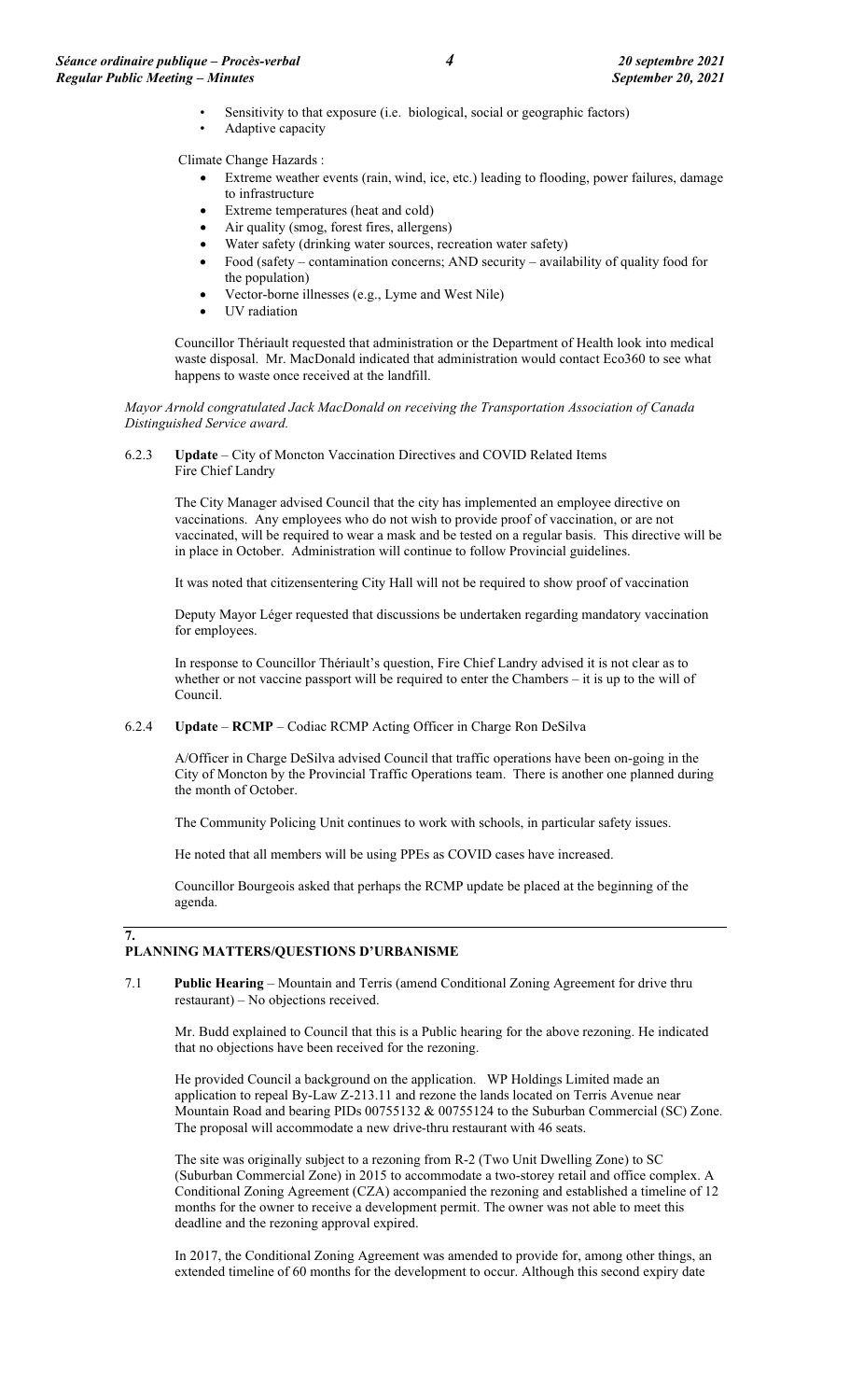will not be reached until May 2022, the owner has not been able to make any headway on the development that was agreed to in the CZA. The properties remain vacant today.

The properties are now being sold to WP Holdings Limited who is seeking zoning approval to construct a drive-thru restaurant with 46 in-person seats. The site plan submitted is conforming with the City's Zoning By-Law as it related to parking minimums, setbacks, and drive-thru queuing spaces. There are two driveways to the site proposed directly on Mountain Road. No vehicle access to the site is proposed on Terris Avenue.

At the August 16, 2021 Regular Meeting, Moncton City Council passed a resolution to set a Public Hearing for September 20, 2021 for the consideration of objections to the proposed Zoning By-Law Amendment Z-220.14 as it pertains to repealing By-Law Z-213.11 and rezoning PIDs 00755132 & 00755124 on Terris Avenue near Mountain Road.

First notice of the public hearing occurred on August 18, 2021 as per the requirements of the Community Planning Act. The information was posted on the City's website, mailouts were sent to all property owners within 100 meters of the property, and a sign was placed on the property.

Further notice was published in both newspapers (Times and Transcript and Acadie Nouvelle) on August 21, 2021.

At its meeting of August 25, 2021, the Planning Advisory Committee considered the proposed amendment and recommended that Council proceed with the rezoning process.

**Proponent** – did not wish to address Council.

No objections were received.

In response to Councillor Bourgeois' question concerning condition number 5, Mr. Budd indicated that this would mainly be due to updated standards – e.g. a parking lot in the future may require an electric car charger.

#### *Mayor Arnold adjourned the Public Hearing at 6:50 p.m.*

**Motion: That** Moncton City Council proceed with the Zoning By-Law amendment being By-Law Z-220.14.

Further that the rezoning shall be subject to a resolution, including but not limited to the following conditions:

- 1) That the properties bearing PIDs 00755132, 00755124, 00752212, 00752220, 00752238, 70246137, 70246145 & 00752246 be consolidated prior to the issuance of a building permit;
- 2) That a two metre high opaque fence be located along the western property line;
- 3) That the fence be opaque and made of wood, PVC, or another similar quality material, but shall not be chain link;
- 4) That the fence and landscaping be installed and planted as soon as possible, weather permitting, but no later than six months after the completion of the building construction;
- 5) That all uses of land pursuant to this agreement shall conform with the provisions of the City of Moncton Zoning By-law, as amended from time to time, except as otherwise provided herein;
- 6) That nothing contained herein shall prohibit or in any way limit the Developer's right to apply for a variance pursuant to the provisions of the Community Planning Act; and
- 7) That the development shall be carried out in substantial conformance with the plans and drawings submitted as Schedule B.

Moved by: Councillor Richard Seconded by: Councillor Edgett

#### **MOTION CARRIED**

7.2 **Public Hearing** – Rezoning application for a portion of PID 00997221 and a portion of PID 00997239 – 80 Morton Avenue

Mr. Budd explained to Council that this is a Public hearing for the above rezoning. He indicated that no objections have been received for the rezoning. A letter of concern from the Elmwood Cemetery Association has been received, and a response was forward addressing their concerns – this correspondence has been provided to Council within their agenda package.

He advised council that an application had been received from Trace Planning and Design, on behalf of Emmanuel Baptist Church, landowner, to rezone a portion of PID 00997221 from P1 (Community Use) to R3 (Multiple Unit Dwelling) and a portion of PID 00997239 from R3 (Multiple Unit Dwelling) to P1 (Community Use) to accommodate the development of a sixstorey apartment building with 116 units and underground parking.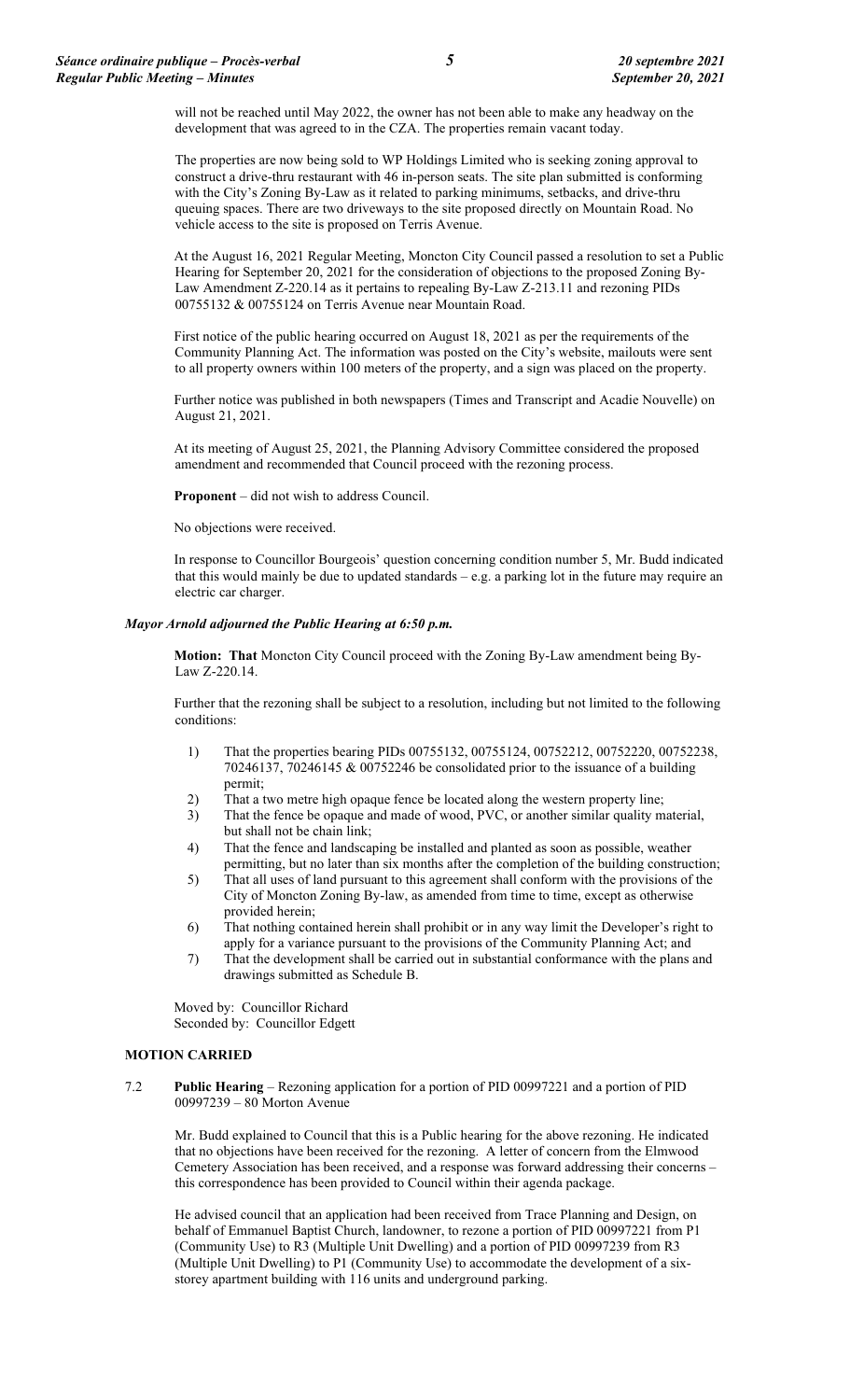The applicant is proposing to subdivide out the subject lot and purchase it from the current landowner. The plan is to construct a six-storey apartment building with 116 units. The proposal also calls for 54 underground parking stalls and 93 surface parking stalls.

At the August 16, 2021 Regular Public Meeting, Moncton City Council resolved that a public hearing be scheduled for September 20, 2021 for the consideration of objections to the proposed Zoning By-law amendment Z-220.15. By-law Z-220.15 was also given 1st reading by Council at the August 16, 2021 Council meeting.

Public notice

- The statutory notice of the public hearing was posted on the City's website on August 18, 2021.
- Notice was also published in both newspapers (Times & Transcript and Acadie Nouvelle) on August 21, 2021.
- Notice was mailed out to properties located within 100 metres of the subject site on August 18, 2021.
- A sign regarding the proposed rezoning was also posted on the subject property on August 18, 2021.

At its meeting of August 25, 2021, the Planning Advisory Committee (PAC) considered the proposed amendment and recommended that Council proceed with the amendment process for Bylaw Z-220.15 subject to resolution including but not limited to the conditions noted in the recommendation below.

**Objector from the floor –** Ian Gunn, President of Elmwood Cemetery – Mr. Gunn expressed the concern of the Elmwood Cemetery Association on the potential damage that would be caused by drainage from the apartment building.

**Applicant** – Jim Scott, on behalf of the applicant. Mr. Scott indicated that the developer has reviewed the drainage plan. An environmental impact study has been completed on the drainage. Snow will be collected and removed from the site.

In response to a question from Deputy Mayor Léger, Mr. Scott indicated that 3 units per floor will be potentially earmarked as affordable housing. These units are unfortunately not subsidized; however, they are looking at other developments that will have subsidized units.

#### *Mayor Arnold adjourned the meeting at 7:09 p.m.*

**Motion: That** Moncton City Council proceed with the Zoning By-law amendment subject to a resolution with conditions including but not limited to:

- 1. That the Subdivision Plan be registered prior to the issuance of a Building and Development permit;
- 2. That the lot consolidation be registered prior to the issuance of a Building and Development permit;
- 3. That despite section 129(2) of Zoning By-law Z-220, the required landscaped 3 metre buffer is permitted to be reduced for a section at the rear of the lot, as shown on site plan attached as schedule B;
- 4. That despite section 129(5)(a) of Zoning By-law Z-220, the amount of land dedicated to parking is permitted to be increased from 35% to 36.9%
- 5. That despite section 129(5)(b) of Zoning By-law Z-220 the depth of the façade jog is permitted to be reduced from 0.6 metres to 0.3 metres;
- 6. That despite Table 12.3 of Zoning By-law Z-220 the height of the building is permitted to be increased to 19.5 metres;
- 7. That all uses of land pursuant to this agreement shall conform with the provisions of the City of Moncton Zoning By-law, as amended from time to time, except as otherwise provided herein;
- 8. That nothing contained herein shall prohibit or in any way limit the Developer's right to apply for a variance pursuant to the provisions of the Community Planning Act; and,
- 9. The development shall be carried out in substantial conformance with the plans and drawings submitted as Schedule B.

Moved by: Councillor Thériault Seconded by: Councillor Crossman

# **MOTION CARRIED**

# **8.**

**STATEMENTS BY MEMBERS OF COUNCIL/EXPOSÉS DES MEMBRES DU CONSEIL**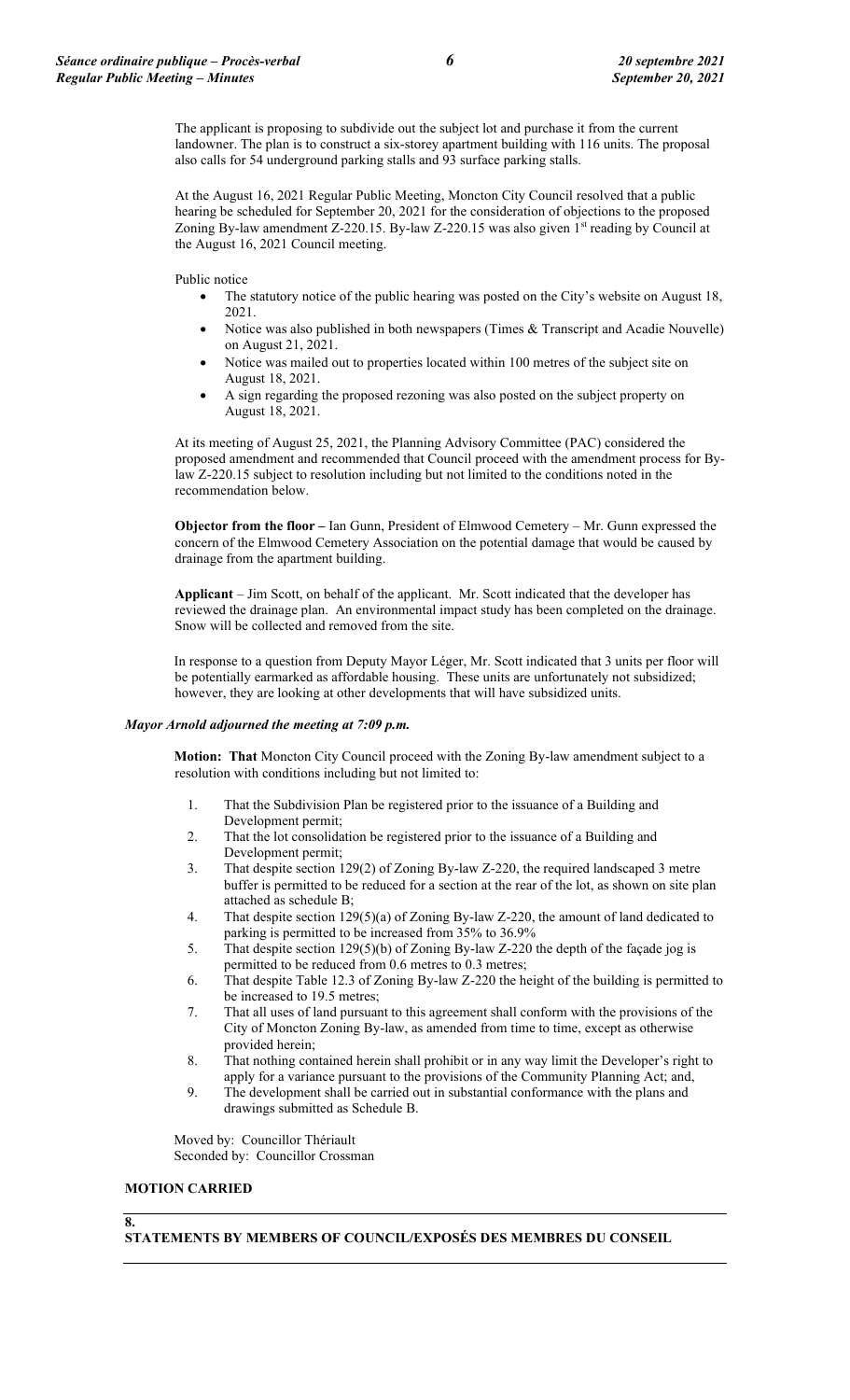**9.**

9.1 **Recommendation(s)** – Private Session – September 13, 2021

**Motion : That** Moncton City Council authorize the City of Moncton to enter into an Agreement of Purchase and Sale with Brenda Ann Jones to purchase the PID 05029574, located within the Turtle Creek Watershed, and that the Mayor and City Clerk be authorized to execute all documents necessary to complete the purchase transactions and to affix the Corporate Seal of the City of Moncton thereto.

Moved by: Councillor Edgett Seconded by: Deputy Mayor Léger

# **MOTION CARRIED**

**Motion : That** Moncton City Council:

- 1) Approve the 2022-2024 Service Level Agreement with 3+ Corporation, and authorize the Mayor and City Clerk to authorize all necessary documents and to affix the Corporate Seal thereto;
- 2) As part of the 2022 City budget process, include the allocated contribution of \$309,370 for the City's 2022 grant contribution to 3+ Corporation; and
- 3) As part of the 2022 City budget process consider the proposed City of Moncton Community Economic Development Officer role.

Moved by: Councillor Edgett Seconded by: Councillor Richard

# **MOTION CARRIED**

#### **10. REPORTS FROM ADMINISTRATION/ RAPPORTS DE L'ADMINISTRATION**

# 10.1 **Request for Proposal RFP20-010** – Records Management System (Moncton Fire Department)

**Motion: That** Moncton City Council approve Administration's recommendation to award Request for Proposal #RFP20-010 for the Supply and Implementation of a Records Management System to the highest-scoring Proponent being ICO Technologies, for a Total Cost of \$112,700.00, including H.S.T. @ 15% for Software Acquisition, Implementation and Training, as well as a Five (5) Year Maintenance and Support, and Software Hosting Cost of \$199,766.50, including H.S.T. @ 15%, with options to extend the agreement for up to five (5) additional one (1) year periods, if it is in the City's best interest to do so.

Moved by: Deputy Mayor Léger Seconded by: Councillor Butler

# **MOTION CARRIED**

10.2 **Tender TS21-070** – Snow and Ice Control Church and Alma

**Motion: That** Moncton City Council approve Administration's recommendation to award Tender #TCS21-070 – Snow and Ice Control of Church/Alma Street Parking Garage to the lowest Bidder meeting the Terms and Conditions and Specifications set out in the Tender, being Mike "C" Enterprises o/a Serenity Pools and Landscaping, for the Total Tendered Seasonal Price of \$43,125.00, including H.S.T. @15%, for a one (1) year period with options to extend the agreement up to a maximum of four (4) additional twelve (12) month periods, if it is in the City's best interests to do so.

Moved by: Deputy Mayor Léger Seconded by: Councillor Butler

# **MOTION CARRIED**

10.3 **Quotation QP21-053** – Inspection and Servicing of Emergency Generator Systems

**Motion: That** Moncton City Council approve Administration's recommendation to award Quotation #QP21-053 – Inspection and Servicing of Emergency Generator Systems to the lowest bidder meeting the Terms and Conditions and Specifications set out in the Quotation, being Sommers Generator Systems for the Total Estimated Contract Value of \$174,125.47, including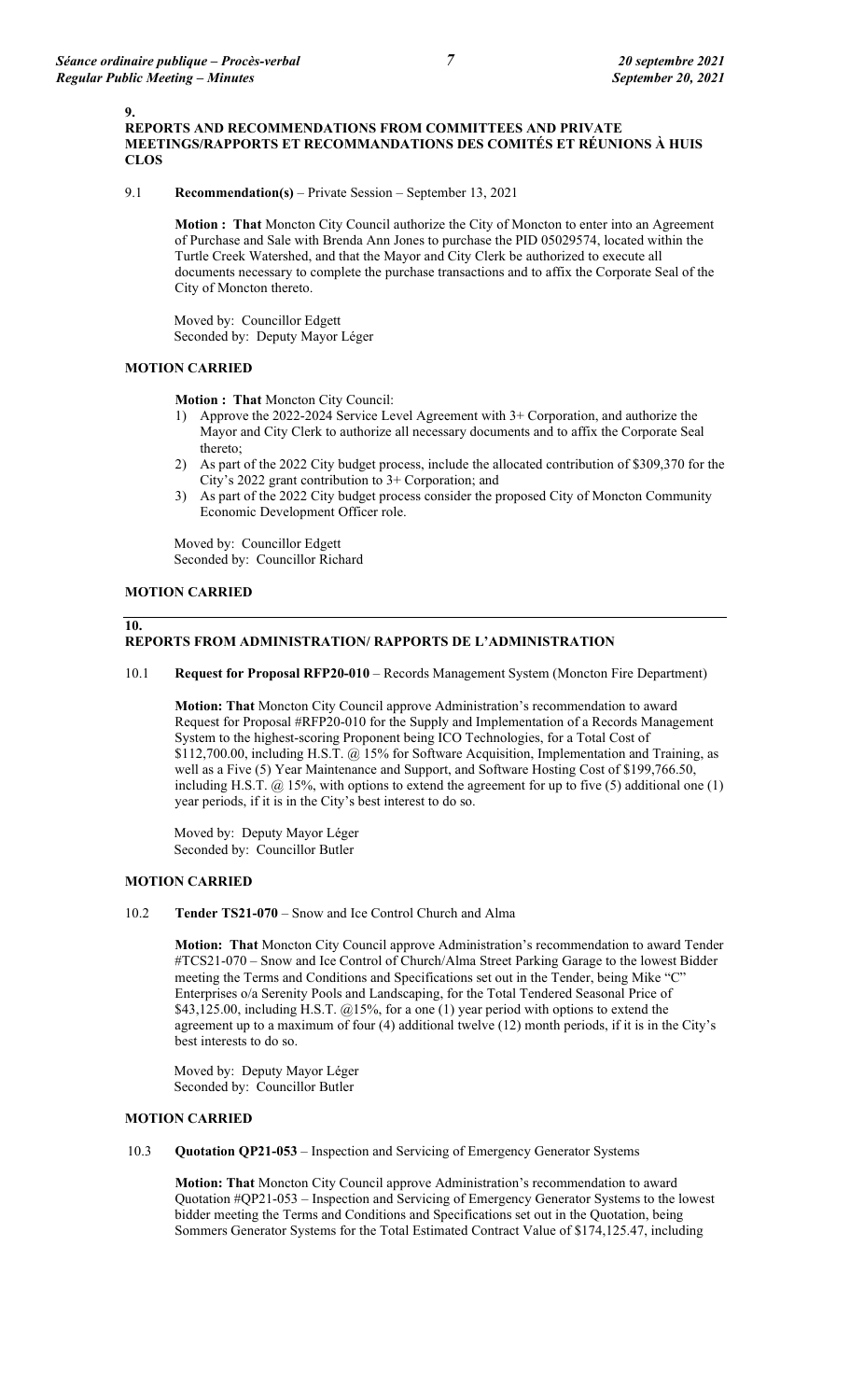H.S.T. @ 15%. The agreement shall be established for a one (1) year period with options to renew the agreement for up to four (4) additional one (1) year periods, if it is in the City's best interest to do so.

Moved by: Deputy Mayor Léger Seconded by: Councillor Butler

#### **MOTION CARRIED**

#### **11. READING OF BY-LAWS/ LECTURE D'ARRÊTÉS MUNICIPAUX**

11.1 **A By-Law** in Amendment of the City of Moncton Zoning By-Law, being By-Law Z-220.14 Mountain Rd. and Terris Ave. (amend CZA for drive thru restaurant) – *Second & Third Readings (subject to approval of item 7.1)*

**Motion: That** the Clerk give second reading to By-Law Z-220.14.

Moved by: Councillor Edgett Seconded by: Councillor Butler

#### **MOTION CARRIED**

*The Clerk gave second reading to by-law Z-220.14*

**Motion: That a By-Law** in Amendment of the City of Moncton Zoning By-Law being Z-220.14 be given third reading and that it be ordained and passed and that the Mayor and City Clerk be authorized to sign same and affix the Corporate Seal of the City of Moncton thereto.

Moved by : Councillor Richard Seconded by : Councillor Edgett

#### **MOTION CARRIED**

*The Clerk gave third reading to by-law Z-220.14*

11.2 **A By-Law** in Amendment of the City of Moncton Zoning By-Law, being By-Law Z-220.15 – 80 Morton (rezone P1-R3 – Emmanuel Baptist Church) – *Second & Third Readings (subject to approval of item 7.2)*

**Motion: That** the Clerk give second reading to By-Law Z-220.15.

Moved by: Councillor LeBlanc Seconded by: Councillor Crossman

## **MOTION CARRIED**

*The Clerk gave second reading to by-law Z-220.15*

**Motion: That a By-Law** in Amendment of the City of Moncton Zoning By-Law being Z-220.15 be given third reading and that it be ordained and passed and that the Mayor and City Clerk be authorized to sign same and affix the Corporate Seal of the City of Moncton thereto.

Moved by : Councillor Crossman Seconded by : Councillor LeBlanc

*The Clerk gave third reading to by-law Z-220.15*

#### **MOTION CARRIED**

**12.**

**13.**

#### **NOTICES MOTIONS AND RESOLUTIONS/AVIS DE MOTIONS ET RÉSOLUTIONS**

# **APPOINTMENTS TO COMMITTEES/NOMINATIONS À DES COMITÉS**